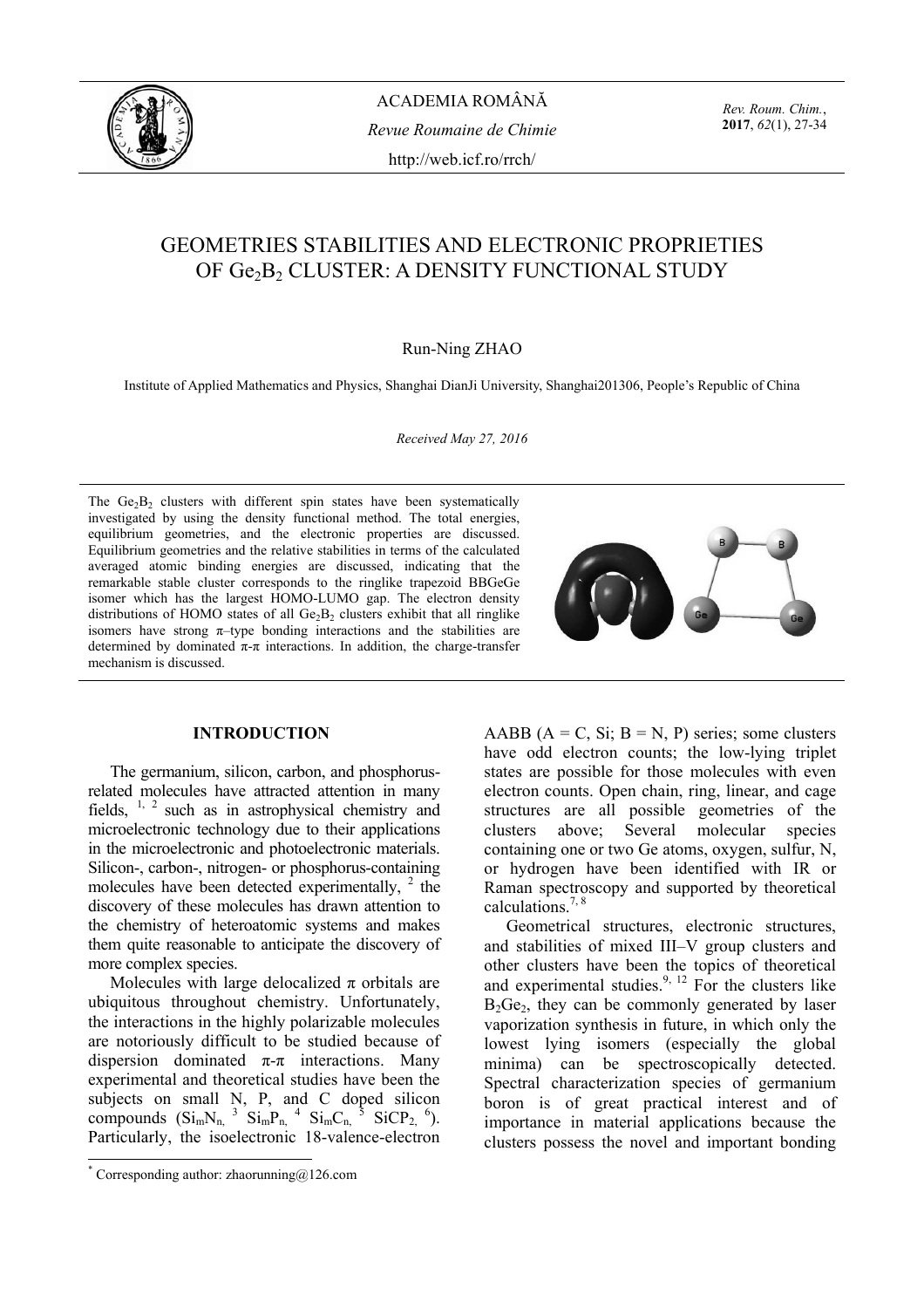properties,  $\frac{13, 14}{11}$  it is important to know the bonding properties of boron to germanium atoms in germanium semiconductor materials. The bonding and properties of B–Ge clusters will depend strongly on factors other than electron count. No previous theoretical study and experimental study of the neutral germanium boron cluster are found. Thus, it is proper for us to present and describe the structures and relative energies of the isomers and then to focus their attention on the global minimum in the followed electron structural discussion. In order to achieve a detailed and systematical understanding of the cluster series, a detailed investigation on the geometric and electronic properties of  $Ge_2B_2$  clusters is undertaken by using density functional method.

### **COMPUTATIONAL DETAILS**

All calculations are carried out by using the GAUSSIAN  $09$ , <sup>15</sup> the optimized geometries and harmonic vibrational frequencies of various  $Ge_2B_2$ isomers are obtained at the mPW2PLYP(d)/6-  $311++G(2df)$  level. With aim to examine all stable geometries as minima and to estimate zero-point energy corrections that are included into the calculated electronic energies, vibrational frequencies are calculated at the same level of theory.

The  $6-311++G(2df)$  basis sets is proven to be reliable and accurate for the geometries, stabilities, and electronic properties of molecule.<sup>16, 17</sup> It is well-known that the mPW2PLYP(d) method is suitable for the calculation of clusters with nonzero or large HOMO-LUMO gaps containing a similar scaled perturbative correction and is typically reliable for treating dispersion dominated interactions, 18 such as the compounds dominated by  $\pi$ - $\pi$  interactions; the calculated HOMO properties of  $Ge_2B_2$  clusters give additional support to the use of the mPW2PLYP(d) method in the present context as shown below. In order to test the reliability of our calculations, the GeB molecule is calculated at the mPW2PLYP(d)/6-311++ $G(2df)$ level, the calculated results of the bond length, electronic state, and frequency for GeB diatom are respective 2.202 Å,  ${}^{2}\Sigma$ , and 483.2 cm<sup>-1</sup>; The calculated bond length, electronic state, and frequency of Ge<sub>2</sub> dimer (2.293 Å, <sup>3</sup> $\Sigma_g$ , 294.0 cm<sup>-1</sup>) are in good agreement with previous high-level MRCI calculations (2.384 Å,  ${}^{3}\Sigma_{g}$ , 290.0 cm<sup>-1</sup>) and ECP-DZP calculations(2.361,  ${}^{3}\Sigma_{g}$ , 325cm<sup>-1</sup>) as well as experimental result  $(2.439 \text{ Å})$ ;<sup>8, 9, 20</sup> The calculated bond length of  $B_2$  is 1.519 Å with electronic state and frequency being respective  ${}^{5}\Sigma_{u}$ and 1096.1 cm<sup>-1</sup> which is in good agreement with<br>previous value  $\frac{8}{21}$  Consequently the previous value,  $8, 21$  Consequently, the mPW2PLYP(d)/6-311++G(2df) method is reliable and accurate enough to be applied to describe the properties of  $Ge_{m}B_{n}$  clusters. The calculated binding energies for  $B_2$ ,  $Ge_2$ , and BGe are respective 3.04, 2.61, and 1.46 eV, reflecting that B-B interaction is stronger than Ge-Ge and B-Ge interactions in strengths and B-B interaction dominates the stabilities of  $B_2Ge_2$  clusters.

In this paper, equilibrium geometries of  $Ge_2B_2$ clusters are optimized, and their stabilities are examined by the calculated harmonic vibrational frequency. A relaxation along the coordinates of the found imaginary vibrational mode is carried out until the local minimum is actually obtained. In addition, the spin electronic configuration of the geometry is considered.

## **RESULTS AND DISCUSION**

## **1. Geometries and Stabilities**

The geometries and stabilities of BGeGeB clusters are optimized by using the mPW2PLYP(d) method at the 6-311++G(2df) level. The obtained results are listed in Table 1 and Fig. 1. On the basis of obtained results, the stable geometries can be divided into three types, linear (GB*n*), planar Ytype (GA*n*), and cyclelike (BA*n* and BB*n*) geometries.

As far as the linear  $Ge_2B_2$  clusters are concerned, four stable linear geometries are obtained. The calculated bond lengths and optimized geometries are listed in Table 1 and Fig. 1. As seen from the optimized geometries related to these clusters, one can find that the B atoms can interact with Ge atoms with different ways and forms different linear geometrical forms. According to the calculated total energies, one finds that two B atoms in the GB1 and GB2 isomers localize at the center positions and interact with their neighboring Ge atom, respectively; the electronic state of GB1 is  ${}^{1}\Sigma$ . For the GB3 isomer, the calculated Ge-B bond lengths are shorter than those of GB1and GB2. As can been seen from Fig. 1, one can find that the GB4 isomer is composed of  $B_2$  and  $Ge_2$  dimers, the calculated B-B and  $Ge-Ge$ bond lengths are respective 2.322 and 1.714 Å,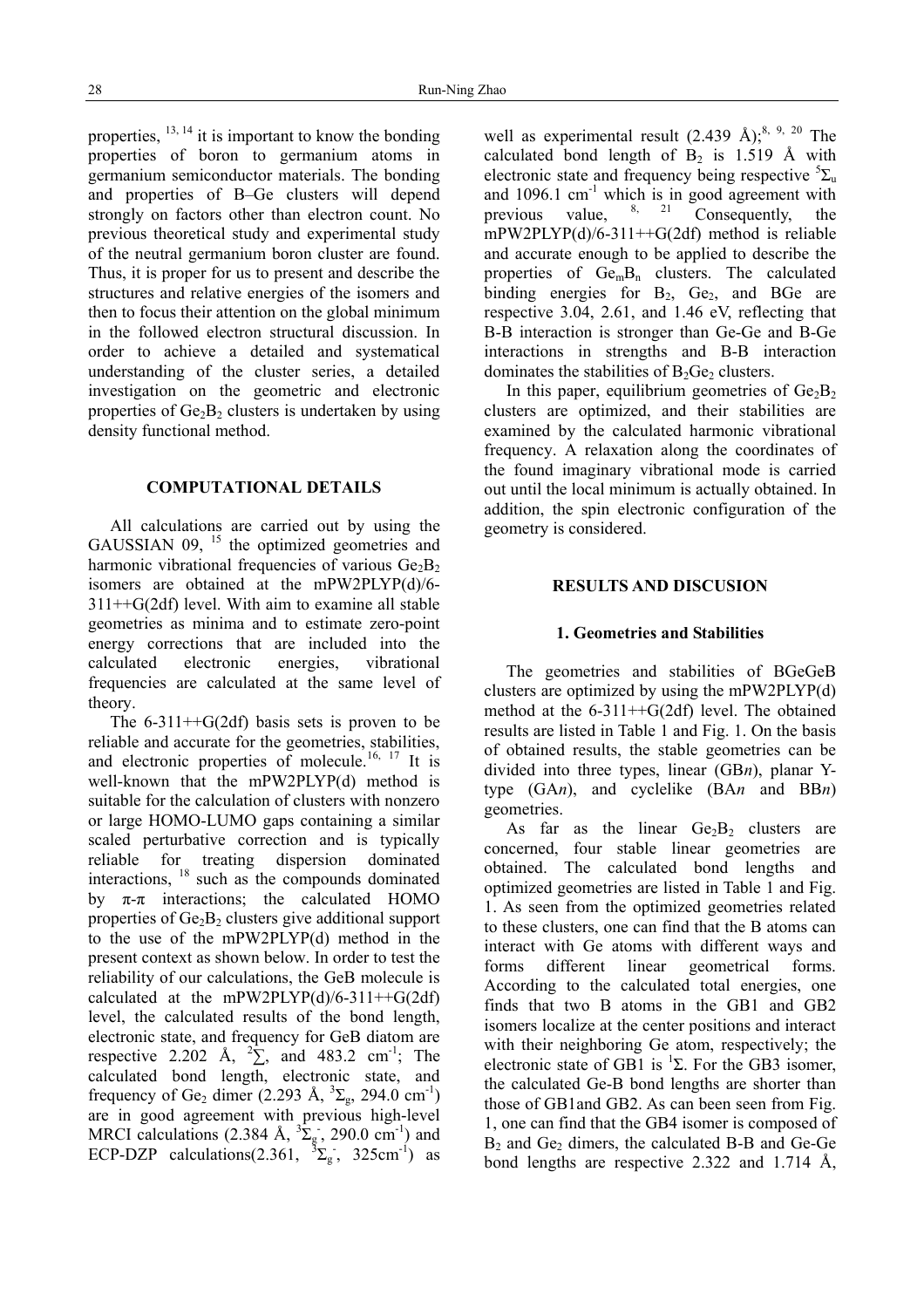which are longer than those of  $B_2$  and  $Ge_2$  dimers; Overall, the trend in stability for the linear GB*n* isomers is  $GB1 > GB4 > GB2 > GB3$ . In addition, the linear geometries with B-B bonding are more stable than those of the nonlinear geometries because of the stronger B-B interaction which dominates the stability of cluster.

|  | ,,, |  |
|--|-----|--|
|--|-----|--|

The calculated bond lengths, bond angles, total energies, binding energies of the stable BGeGeB cluster at the mPW2PLYP(d)/6- 311++G(2df) level (units: Bond length, Å; Bond angle, degree; E<sub>T</sub>, hartree; E<sub>b</sub>, eV; α, ∠B1Ge1G2; β, ∠Ge1Ge2B2; γ, ∠Ge1B1B2)

| sym $B(1)$ -Ge $(1)$        | Ge(1)-Ge(2) Ge(2)-B(2) |       |       | $B(1)-B(2)$ |           | $\alpha$ |       | β γ | $E_T$ | E <sub>b</sub>       |  |
|-----------------------------|------------------------|-------|-------|-------------|-----------|----------|-------|-----|-------|----------------------|--|
| BBGeGe GA1 C.               | 1.915                  | 3.044 | 1.915 | 1.683       | 108.4     |          |       |     |       | -4200.173600 3.158   |  |
| BBGeGe GA2 $C_{2v}$         | 2.071                  | 2.340 | 2.071 | 1.602       | 157.3     |          |       |     |       | -4200.127372 2.844   |  |
| BBGeGe GA3 C.               | 1.964                  | 2.435 | 1.964 | 1.577       | 156.3     | 156.3    |       |     |       | -4200.122009 2.807   |  |
| BGeGeB BAI C <sub>2h</sub>  | 2.043                  | 2.767 | 2.043 | 3.001       | 47.4      | 47.4     | 85.2  |     |       | $-4200.242649$ 3.628 |  |
| BGeBGe BA2 $C_{2h}$         | 2.253                  | 2.767 | 2.253 |             |           |          |       |     |       | -4200.091761 2.601   |  |
| BGeGeB BB1 $C_{2v}$         | 1.981                  | 2.529 | 1.981 | 1.564       | 75.9 75.9 |          | 104.9 |     |       | -4200.255376 3.714   |  |
| BBGeGe BB2 $C_1$            | 2.112                  | 2.541 | 1.996 | 1.627       |           |          | 140.6 |     |       | -4200.206205 3.380   |  |
| GeBBGe GB1 $C_{\text{cov}}$ | 1.954                  |       | 1.954 | 1.562       |           |          |       |     |       | -4200.212295 3.421   |  |
| GeBBGe GB2 $C_i$            | 2.002                  |       | 2.002 | 1.661       |           |          |       |     |       | $-4200.094411$ 2.619 |  |
| GeBGeB GB3 $C_{\text{cov}}$ | 1.926                  | 3.806 | 1.874 |             |           |          |       |     |       | -4200.078874 2.514   |  |
| GeGeBB GB4 $C_{\text{cov}}$ | 2.322                  |       | 1.714 |             |           |          |       |     |       | -4200.126720 2.839   |  |



Fig. 1 – The optimized geometries of the stable  $Ge_2B_2$  clusters.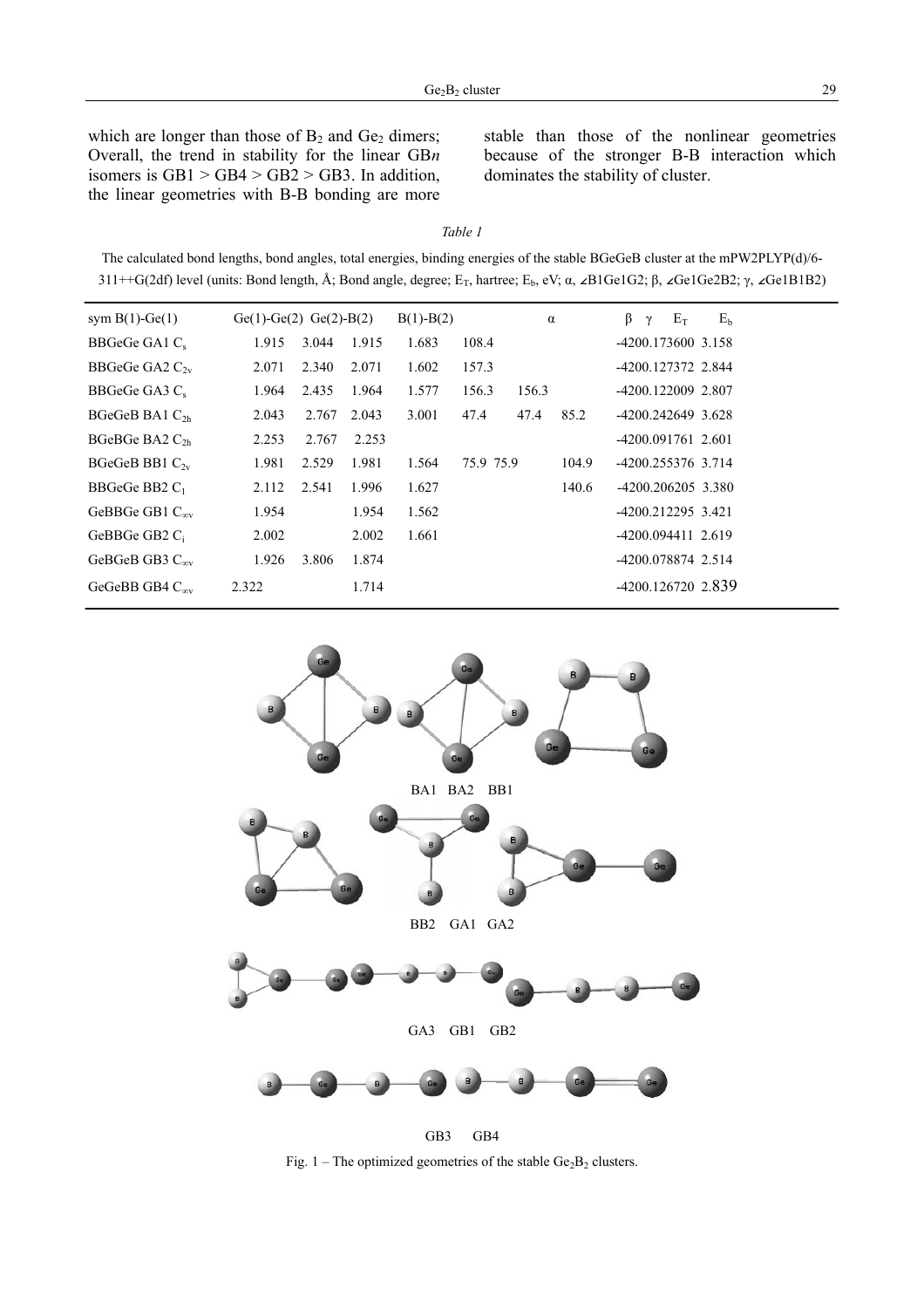

Fig. 2 – The HOMO states for the stable Ge<sub>2</sub>B<sub>2</sub> clusters, where the top (or left) Ge or B atom represents as Ge(1) or B(1) and the bottom (or right) Ge or B atom represents Ge(2) or B(2). Stars indicate the lowest-energy structures of all calculated minima.

The Y-type geometries are optimized, three stable GA1, GA2, and GA3 isomers are finally obtained (shown in Fig. 1), and the geometries can be described as  $B_2$  dimer interacting with  $Ge_2$  dimer with different forms. For the GA1 isomer, the B-B and Ge-Ge bond lengths are respective 1.683 and 3.044 Å, indicating that the interactions of  $B_2$  and  $Ge_2$ enhance the stability of GA1 with electronic state being  ${}^{1}$ A'. As far as  $C_{2v}$  GA2 and  $C_{s}$  GA3 isomers are concerned, their electronic states are  ${}^{1}A_{1}$  and  ${}^{3}A'$ , respectively; Singlet GA2 is analogue to that of triplet GA3 in geometry. Furthermore, Ge-Ge bond length in GA2 is shorter than that of GA3 while B-B bond length in GA2 is longer than in GA3. GA2 is lower in total energy by  $0.146$  eV than GA3, moreover, GA2 is higher in total energy than GA1; consequently, the singlet GA1 is the most stable geometry of all T-type isomers.

The rhombus-type GeBGeB isomers are considered and optimized, two stable geometries are obtained. Our calculated results show that BA1 isomer is more stable than BA2 isomer and its electronic state is  ${}^{1}A_{g}$ .

For the BB1 and BB2 isomers, the geometries can be described as  $B_2$  interacting with  $Ge_2$ , and the cyclelike BB1 and BB2 geometries are formed. On the basis of the calculated results, one can find that B-B bond length in BB1 is longer than in BB2 isomer while Ge-Ge bond length in BB1 is longer than in BB2 isomer. According to the optimized geometries, one finds that B-B interactions in BB1 and BB2 play the dominant roles. It is should mentioned that BB1 is lower in total energy by 1.338 eV than BB2; BB1 is the most stable geometries with electronic state being  ${}^{1}A_{1}$ .

It is well known that for the singlet state isomers the calculated  $S^2$  is zero and no spin contamination is involved. On the basis of our calculated results, however, the GA3, BA2, BB2, and GB3 involve in higher spin state; the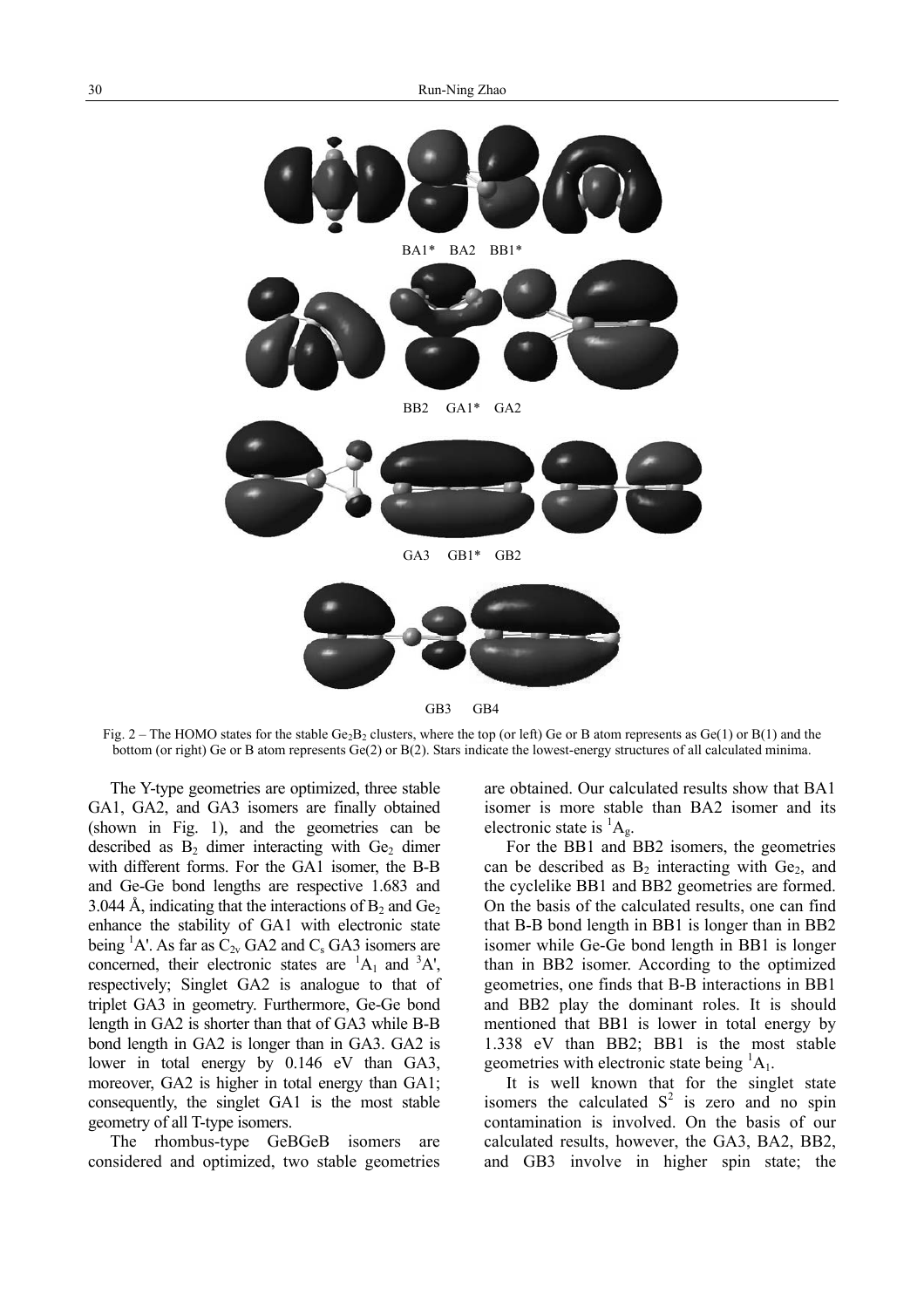calculated  $S^2$  (spin contamination) for BA2 and BB2 being respective 6.01 and 2.11 can be negligible while the calculated  $S^2$  (spin contamination) for GA3 and GB3 being respective 2.71 and 3.27 are bigger than the expected values. Fortunately, the most stable GA1, BA1, BB1, and GB1 isomers are singlet spin states without spin contamination.

### **2. HOMO Properties**

According to the contour maps of HOMO states of all GeBBGe clusters (Fig. 2), one finds that the electronic density distribution of HOMO states for the most stable GeBBGe clusters mainly delocalizes around B and Ge atoms, indicating that the hybridizations between B and Ge atoms, or between B and B atoms, and or between Ge and Ge atoms, are enhanced. Their shapes of the HOMO and bonding properties of various GeBBGe clusters are obviously different, and they depend on the geometrical forms.

Furthermore, the Ge-Ge, Ge-B, and B-B bondings in the  $Ge_2B_2$  clusters are delocalized  $\pi$ -type bonds or partly  $\sigma$ -type bonds. For the linearlike clusters, the bondings in GB1 and GB4 clusters are completely delocalized  $\pi$ -type bonds while the bondings in GB2 and GB3 clusters are composed of two delocalized  $\pi$ -type bonds, the different bondings in linearlike clusters result in different isomers with different energies and stabilities, and their HOMO orbitals are degenerate orbitals. As far as Y-type isomers are concerned, the Ge-Ge bondings in GA2 and GA3 isomers are delocalized  $\pi$ -type bonds while the delocalized  $\pi$ -type bonds around Ge-B-Ge is formed in GA1

isomer. As seen from the HOMO shapes of the rhombus-type GeBGeB isomers, the chemical bondings of BA1 are composed of  $\pi$ -type and σ–type bonds while the bondings in BA2 are the delocalized  $\pi$ -type bonds. As for the HOMO shapes of BB1 and BB2 clusters, the bondings in BB1 are mainly delocalized  $\pi$ -type bonds while the bondings in BB2 are dominant by several localized  $\pi$ -type bonds. In general, the Ge<sub>2</sub>B<sub>2</sub> molecules have large delocalized  $\pi$ -type bonds; In order to understand the properties of  $Ge_2B_2$ molecules, the interactions in these high polarizable molecules dominated by covalent  $\pi$ -π interactions are urgently required to be studied.

### **3. APT atomic populations**

The calculated APT (atomic polarizability tensor) charges are listed in Table 2. For the linearlike molecule, the negative charges are mainly localized at the B(1) atom which comes from germanium atoms or the other B(2) atom. As far as the Y-type isomers are concerned, the negative charges in GA1 molecule of Y-type isomers localize at B(1) atom which are transferred from  $Ge(1)$  and  $Ge(2)$  atoms as well as B(2) atom while the negative charges in GA2 and GA3 isomers are localized at Ge1 atom which are transferred from Ge(2) atoms and partly from the B atoms. For the rhombus-type GeBGeB isomers, the negative charges in BA1 are transferred from B atoms to germanium atoms while the negative charges of B atoms in BA2 are transferred from germanium atoms. For the BB1 and BB2 isomers, the negative charges of B atoms are transferred from germanium atoms.

*Table 2* 

The calculated APT charges, electronic state, frequencies (cm<sup>-1</sup>) and HOMO, LUMO (hartree), and  $HOMO-LUMO$  gaps  $(eV)$  of the  $BGeGeB$  cluster

| <b>Sys</b> | S            | state                 | B(1)     | B(2)     | Ge(1)    | Ge(2)    | Freq     | <b>HOMO</b> | <b>LUMO</b> | Egap  |
|------------|--------------|-----------------------|----------|----------|----------|----------|----------|-------------|-------------|-------|
| BBGeGe GA1 | $\theta$     | 'A'                   | $-1.095$ | 0.368    | 0.362    | 0.362    | 104.8    | $-0.28586$  | $-0.02797$  | 7.017 |
| BBGeGe GA2 | $\mathbf{0}$ | $A_1$                 | 0.063    | 0.063    | $-0.501$ | 0.375    | 41.6     | $-0.24392$  | $-0.04425$  | 5.433 |
| BBGeGe GA3 |              | $\mathbf{A}^{\prime}$ | 0.021    | 0.021    | $-0.431$ | 0.389    | $81.1 -$ | 0.31008     | $-0.02808$  | 7.673 |
| BGeBGe BA1 | $\mathbf{0}$ | $A_{\alpha}$          | 0.763    | 0.763    | $-0.763$ | $-0.763$ | 230.2    | $-0.29886$  | $-0.01728$  | 7.662 |
| BGeBGe BA2 | 2            | ${}^5A_g$             | $-0.371$ | $-0.371$ | 0.371    | 0.371    | 110.6    | $-0.27885$  | $-0.00308$  | 7.504 |
| BGeGeB BB1 | $\mathbf{0}$ | $A_1$                 | $-0.249$ | $-0.249$ | 0.249    | 0.249    | 189.2    | $-0.30761$  | 0.00009     | 8.373 |
| BBGeGe BB2 |              | $\mathcal{A}$         | $-0.138$ | $-0.233$ | 0.312    | 0.059    | 160.7    | $-0.30279$  | $-0.00228$  | 8.177 |
| GeBBGe GB1 | $\theta$     | $\sum$                | $-0.256$ | $-0.255$ | 0.255    | 0.256    | 48.7     | $-0.25235$  | $-0.05490$  | 5.373 |
| GeBBGe GB2 | $\theta$     | $A_{g}$               | $-0.049$ | $-0.049$ | 0.049    | 0.049    | 82.4     | $-0.22699$  | $-0.06070$  | 4.525 |
| GeBGeB GB3 |              | $3\pi$                | 0.536    | 0.176    | 0.338    | 0.021    | $-61.5$  | $-0.29049$  | $-0.02644$  | 7.185 |
| GeGeBB GB4 | $\theta$     | ŀΣ                    | 0.424    | $-0.617$ | 0.014    | 0.179    | 38.3     | $-0.27713$  | $-0.05961$  | 5.919 |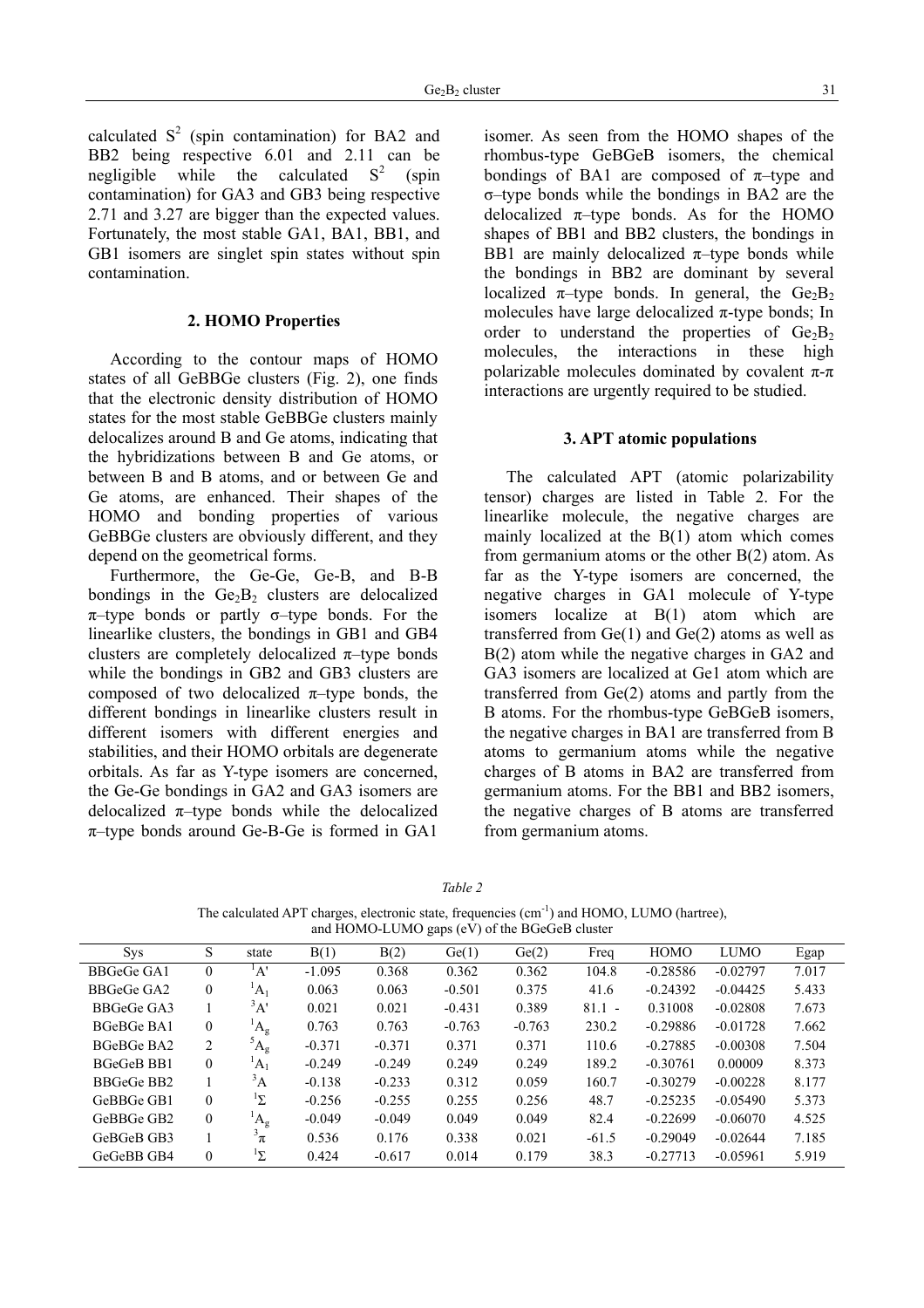

Fig. 3 – Geometry dependence of the HOMO-LUMO gap of the stable  $Ge_2B_2$  clusters.

### **4. HOMO-LUMO gaps**

The HOMO and LUMO energies as well as the corresponding highest occupied molecular orbital and lowest unoccupied molecular orbital (HOMO-LUMO) gaps of BGeGeB clusters are tabulated in Table 2 and reflected in Fig. 3. Based upon the calculated results, one can find that the  $Ge_2B_2$ clusters have large HOMO-LUMO gaps at the ranges of 4.5-8.4 eV, indicating that  $Ge_2B_2$  clusters are good semiconductor-related materials. On the basis of the calculated results, one can find that the cyclelike  $Ge_2B_2$  clusters with HOMO-LUMO gaps at the range of 7.5-8.4 eV are bigger than the linearlike and Y-type  $Ge_2B_2$  clusters with HOMO-LUMO gaps at the range of 4.5-7.5 eV, reflecting that the cyclelike  $Ge_2B_2$  clusters have stronger chemical stabilities than the others and is suitable for the important wide band-gap semiconductor which has attracted much attention owing to its wide applications. Furthermore, we can predict that the HOMO-LUMO gaps for the charged  $Ge_2B_2$ clusters with the large HOMO-LUMO gaps can be detachable experimentally because of their stronger chemical stability, especially for the cyclelike  $Ge_2B_2$  clusters. It should be mentioned that the cyclelike  $Ge_2B_2$  clusters have largest HOMO-LUMO gaps and have the most stable chemical stabilities. Consequently, the cyclelike  $Ge_2B_2$  clusters are special stable in ionization and

dissociation process and the  $Ge_2B_2BB1$  contributes to forming the most stable  $B_n$ -doped germanium nanoclusters, and makes them more attractive for the cluster-assembled nanomaterial.

#### **5. Relative Stabilities**

In order to investigate the relative stabilities of the most stable BGeGeB clusters, it is significant to calculate the average atomic binding energies  $(E_b)$  for BGeGeB clusters. The average atomic binding energies of BGeGeB clusters are defined as:

$$
E_b = 2 E_T(B) + 2 E_T(Ge) - E_T(Ge_2B_2)/4
$$

where  $E_T$ (Ge),  $E_T$ (B), and  $E_T$ (Ge<sub>2</sub>B<sub>2</sub>) denote the total energies for the most stable Ge, B, and  $Ge_2B_2$ clusters, respectively. The calculated  $E_T(Ge)$  and  $E_T(B)$  with zero-point energies are -2075.279997 and -24.574680 hartree, respectively. The calculated  $E<sub>b</sub>$  values of the most stable BGeGeB isomers are plotted as the curves of  $E<sub>b</sub>$  against the corresponding the geometries in Fig. 4 and also summarized in Table 1. It should be mentioned that the features are intuitively viewed and the peaks of the curve in Fig. 4 correspond to those clusters have enhanced local stabilities. As seen from Fig. 4, one can find that the GA1, GB1, BA1, and BB1 are more stable than their neighboring clusters and the BB1 geometry is the most stable one.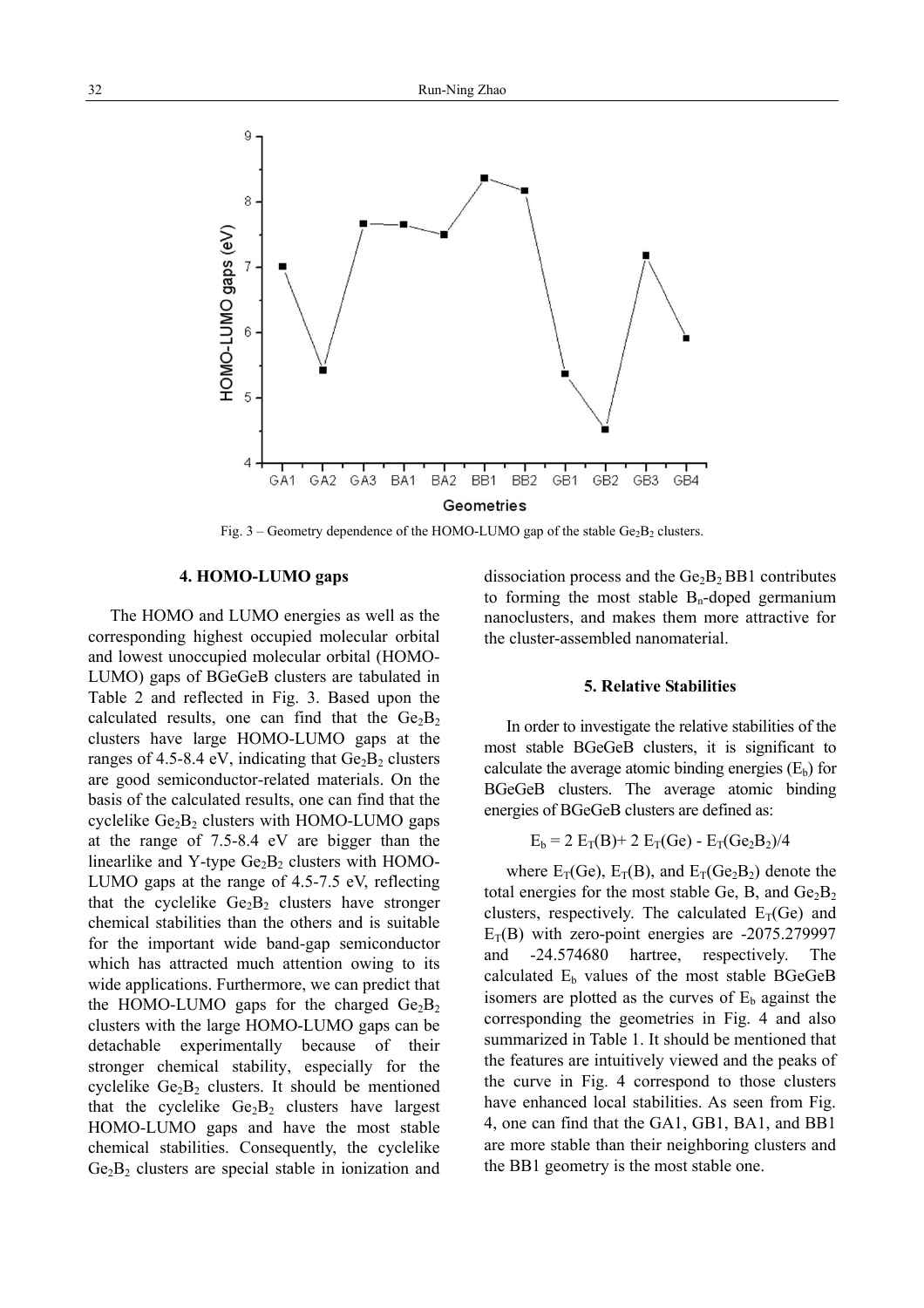

Fig.  $4 -$  Geometry dependence of the averaged atomic binding energy of the stable Ge<sub>2</sub>B<sub>2</sub> clusters.

#### **CONCLUSION**

Boron-germanium clusters have been systemically studies by using mPW2PLYP(d) method with  $6-311++G(2df)$  basis sets. The geometrical stabilities of the  $Ge_2B_2$  clusters are discussed based upon the calculated averaged atomic binding energies and reveal that the trapezoid singlet BBGeGe isomer is the most stable geometry and has the largest HOMO-LUMO gap, reflecting that trapezoid singlet BBGeGe isomer can be used to form the most stable Bn-doped germanium nanoclusters which has been important wide band-gap semiconductor material and has attracted much attention owing to its wide applications. On the basis of the calculated HOMO contour maps, it is indicated that all the ringlike isomers have strong  $\pi$ -type bonding interactions and the stabilities are mainly determined by dispersion dominated  $π$ -π interactions. The predicted structures and electronic properties are expected to be informative for the identification of  $Ge_2B_2$  cluster.

*Acknowledgements:* This study is supported by Natural Science fund of China (11179035), scientific research innovation projects of Shanghai Education committee (12YZ185). This work is supported by 2015 Yong Teacher Training Program of Shanghai(A1-5701-16-014-55) as well as Academic Discipline Project of Shanghai Dianji University, Project Number:16JCXK02, and University Student Innovation Program of Shanghai (A1-5701-16-011-03-82) also.

#### **REFERENCES**

- 1. R. I. Kaiser, *Chem. Rev.*, **2002**, *102*, 1309-1358.
- 2. R. N. Zhao, Y. Y.uan, J. G. Han and Y. H. Duan, *Chemical Physics Letters*, **2016**, *648*, 41-46.
- 3. Z. L. Cai and J. P. Francois, *Chem. Phys. Lett.*, **1999**, *300*, 69-79.
- 4. Z. Y. Jiang, X. H. Xu, H. S. Wu and Z. H. Jin, *J. Phys. Chem. A*, **2003**, *107,* 10126-10131.
- 5. S. H. Nam and S. M. Park, *J. Appl. Phys.* **2004**, *95*, 8425- 8430.
- 6. F. Li, F. H. Zhang, H. L. Liu, G. Yu, X. R. Huang and C. C. Sun, *THEOCHEM*, **2008,** *860,* 95-100.
- 7. C. Clouthier, F. Grein and P. J. Bruna, *Molecular Physics*, **2005,** *103*, 3253-3261.
- 8. L. M. Wang, B. B. Averkiev, J. A. Ramilowski, W. Huang, L. S. Wang and A. I. Boldyrev, *J. Am. Chem. Soc.,* **2010**, *132,* 14104-14112.
- 9. J. G. Han and Y. Y. Shi, *Chem. Phys*., **2001**, *266*, 33-39.
- 10. J. G. Han and F. Hagelberg, *J. Comput. Theor. Nanosci.*, **2009,** *6*, 257.
- 11. H. Hiura, T. Miyazaki and T. Kanayama, *Phys. Rev. Lett*., **2001,** *86*, 1733.
- 12. R. N. Zhao, J. G. Han and Y. H. Duan, *Thin Solid Films*, **2014,** *556*, 571-579.
- 13. J. Liu, X. Wang, S. Lin, H. Chen and W. K. Chu, *Nuclear Instruments & Methods in Physics Research B,* **2005,**  *241*, 636-640.
- 14. J. H. Liang and C. H. Wu, *Vacuum*, **2013,** *89*, 86-89
- 15. M. J. Frisch, G. W. Trucks, H. B. Schlegel, G. E. Scuseria, M. A. Robb, J. R. Cheeseman, G. Scalmani, V. Barone, B. Mennucci, G. A. Petersson, H. Nakatsuji, M. Caricato, X. Li, H. P. Hratchian, A. F. Izmaylov, J. Bloino, G. Zheng, J. L. Sonnenberg, M. Hada, M. Ehara, K. Toyota, R. Fukuda, J. Hasegawa, M. Ishida, T. Nakajima, Y. Honda, O. Kitao, H. Nakai, T. Vreven, J. A. Montgomery, Jr., J. E. Peralta, F. Ogliaro, M. Bearpark, J. J. Heyd, E. Brothers, K. N. Kudin, V. N. Staroverov, R. Kobayashi, J. Normand, K. Raghavachari, A. Rendell, J. C. Burant, S. S. Iyengar, J. Tomasi, M. Cossi, N. Rega, J. M. Millam, M. Klene, J. E. Knox, J. B. Cross, V. Bakken, C. Adamo, J. Jaramillo, R. Gomperts, R. E. Stratmann, O. Yazyev, A. J. Austin, R. Cammi, C. Pomelli, J. W. Ochterski, R. L. Martin, K. Morokuma, V. G. Zakrzewski, G. A. Voth, P. Salvador, J. J. Dannenberg, S. Dapprich, A. D. Daniels, O. Farkas, J. B. Foresman, J. V. Ortiz, J. Cioslowski and. J. Fox, *Gaussian09*, Gaussian, Inc., Wallingford CT, 2009.